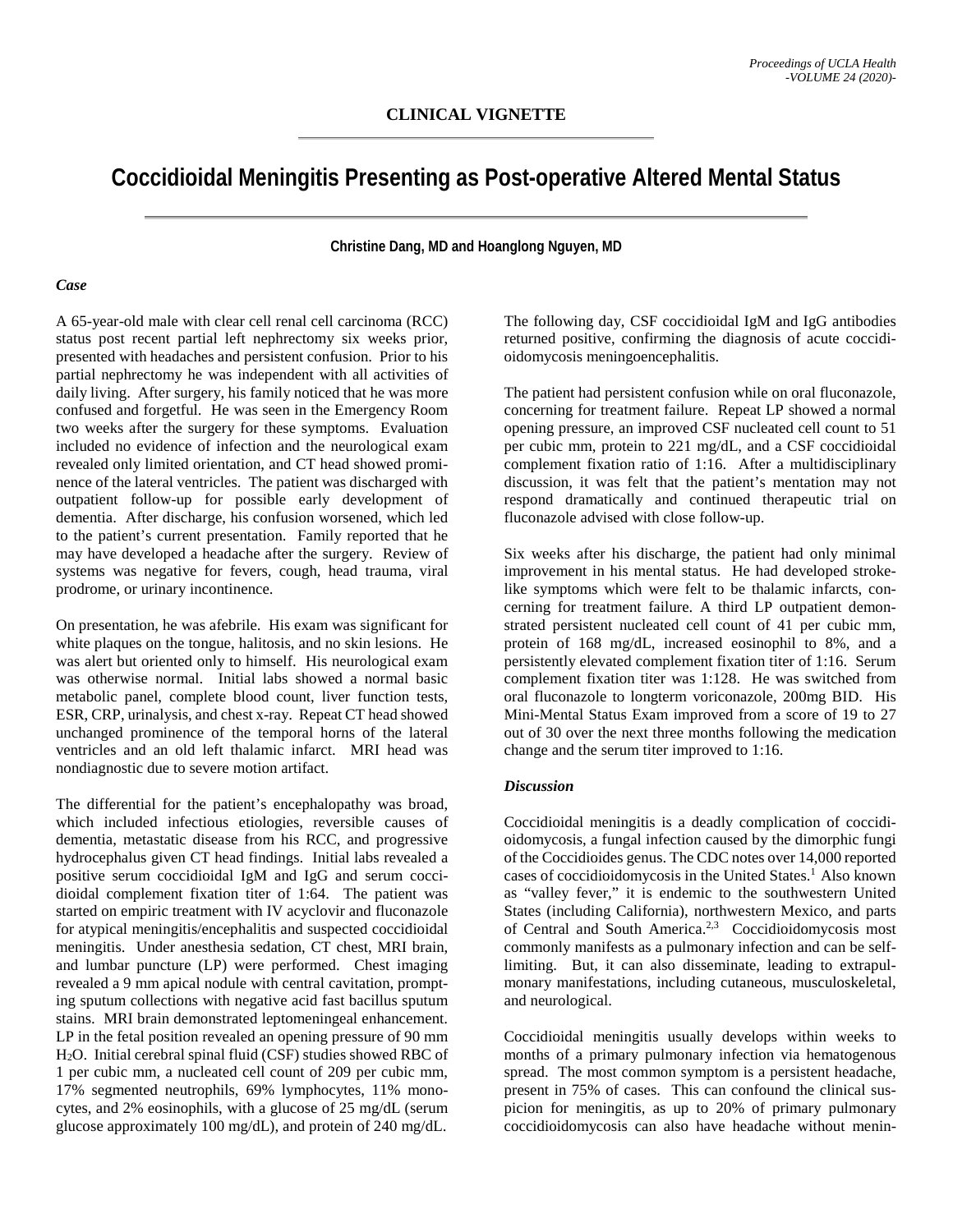gitis.4 Other associated symptoms include cognitive dysfunction, emotional lability, gait disturbances, diplopia, and lethargy. On exam, most will have a non-focal neurological exam outside of mental status changes, neck stiffness, and papilledema if hydrocephalus is present.<sup>5</sup> Lab abnormalities are usually identified in the CSF, showing increased WBC's with usually a lymphocytic predominance and sometimes eosinophilia. CSF WBC count usually ranges from a few to several hundred. Typically, CSF glucose is depressed and the CSF protein is elevated (up to  $250$ mg/dL).<sup>4</sup> Of note, the CSF abnormalities can be persistent for weeks to months after azole antifungal treatment is initiated.<sup>5</sup>

Diagnosis of meningitis is made via LP and CSF analysis for antibodies, antigens, and/or growing the organism in culture. CSF antibodies are positive in over 95% of CSF samples, but can sometimes be undetectable early in the disease.<sup>4,5</sup> One retrospective study in Arizona involving 36 patients with 42 episodes of coccidioidal meningitis showed a 93% sensitivity and 100% specificity.<sup>6</sup> The organism itself is only recovered from the CSF about 15-30% of the time. CSF polymerase chain reaction testing has been employed as a rapid means of diagnosis, but with varying degrees of sensitivity.4,5 Positive serum antibody serology and MRI head findings typical for coccidioidal meningitis such as hydrocephalus (a common complication), basilar leptomeningeal enhancement, cerebral infarct, and focal parenchymal lesions support the diagnosis.7

All patients diagnosed with coccidioidal meningitis should be initiated on treatment. The prognosis without treatment is generally fatal, with >91% mortality at two years.<sup>8</sup> Historically, amphotericin B has been used as treatment for coccidioidal meningitis before use of azoles in the 1990's. Since amphotericin B is fungicidal, it is the only pharmacological option with curative potential.<sup>3</sup> The Infection Diseases Society of America (IDSA) 2016 guidelines recommend treatment with azoles, specifically oral fluconazole at 400-1200mg (most starting at 800mg).<sup>4,9</sup> Given that azoles are considered fungistatic, treatment is only suppressive and not curative, leading to the recommendation for lifelong treatment with fluconazole at 400-800mg/day. One study reported 14 out of 18 patients with meningitis relapsing after discontinuing treatment.<sup>10</sup> An alternative to fluconazole is itraconazole, although the CSF penetration is poor (0.2-12% of serum concentrations) as compared to fluconazole (50-90% of serum concentrations).<sup>3</sup> In pregnancy, intrathecal amphotericin B is utilized instead of azoles during the first trimester because of the teratogenic effects of azoles.<sup>4</sup> In situations where there is a plateau in disease control on fluconazole, changing the regimen to voriconazole or posaconazole as salvage therapy appear to provide clinical improvement.<sup>11</sup> With this, voriconazole can cause visual disturbances and dermal photosensitivity, while posaconazole can interfere with the hypothalamic-pituitary axis. Thus, the decision to switch must be considered carefully on a case by case basis.

With appropriate treatment, patients should see a gradual improvement in symptoms within several weeks with most having an uncomplicated course. Some may have residual deficits from mild memory loss to coma.<sup>3,4</sup> Managing coccidioidal meningitis complications, included increased intracranial pressure (ICP), hydrocephalus, vasculitic infarcts, arachnoiditis, syrinx, and rarely abscesses and mass lesions.

With the initial LP, opening pressure should be measured in the lateral decubitus position to assess for increased ICP (which may or may not be associated with hydrocephalus). Elevated opening pressures of 180-250 mm H2O should be monitored, while pressures  $\geq$ 250 mm H<sub>2</sub>O require intervention. The IDSA recommends lowering pressures by removing enough CSF fluid to reduce the pressure by 50% of the initial opening pressure or to  $\le$  200 mm H<sub>2</sub>O, whichever is greater. CSF removal should be done daily for at least the first four days until the pressures are  $\leq$  250 mm H<sub>2</sub>O. A shunt may be required if pressures cannot be reduced via CSF removal or pharmacological treatment of the meningitis.<sup>9</sup>

Hydrocephalus can be seen with the initial diagnosis of coccidioidal meningitis or as a complication. MRI imaging will show dilated ventricles. It may be associated with an increase in ICP and with symptoms such as headaches, mental status changes, abnormal gait, urinary incontinence, nausea, or vomiting. Those with radiographic findings of hydrocephalus who are asymptomatic, treatment can be medical management with antifungal therapy and serial imaging every three to six months. If symptoms are present, a neurosurgical consult should be pursued for shunt options.<sup>3,9</sup>

## *Conclusion*

Coccidioidal meningitis was once a lethal complication of coccidioidomycosis before the advent of intrathecal amphotericin B and now azoles. Unlike bacterial meningitis, where symptoms are acute and easier to recognize, coccidioidal meningitis can be insidious, often leading to delays in diagnosis. Coccidioidomycosis is a manageable chronic disease, but recovery can be a long process. Coccidioidal meningitis should be considered on the differential for anyone from an endemic region presenting with acute to subacute mental status changes, especially in the absence of infectious symptoms.

### **REFERENCES**

- 1. Valley Fever (Coccidioidomycosis) Statistics [internet]. Centers for Disease Control and Prevention. 2019 Jan 4. Available from: https://www.cdc.gov/fungal/diseases/ coccidioidomycosis/statistics.html.
- 2. **Blair JE, Ampel NM**. Primary pulmonary coccidioidal infection. In: *UpToDate*, Post, TW (Ed), *UpToDate*, Waltham, MA, 2019.
- 3. **Johnson R, Ho J, Fowler P, Heidari A**. Coccidioidal Meningitis: A Review on Diagnosis, Treatment, and Management of Complications. *Curr Neurol Neurosci Rep*. 2018 Mar 13;18(4):19. doi: 10.1007/s11910-018-0824-8. Review. PubMed PMID: 29536184.